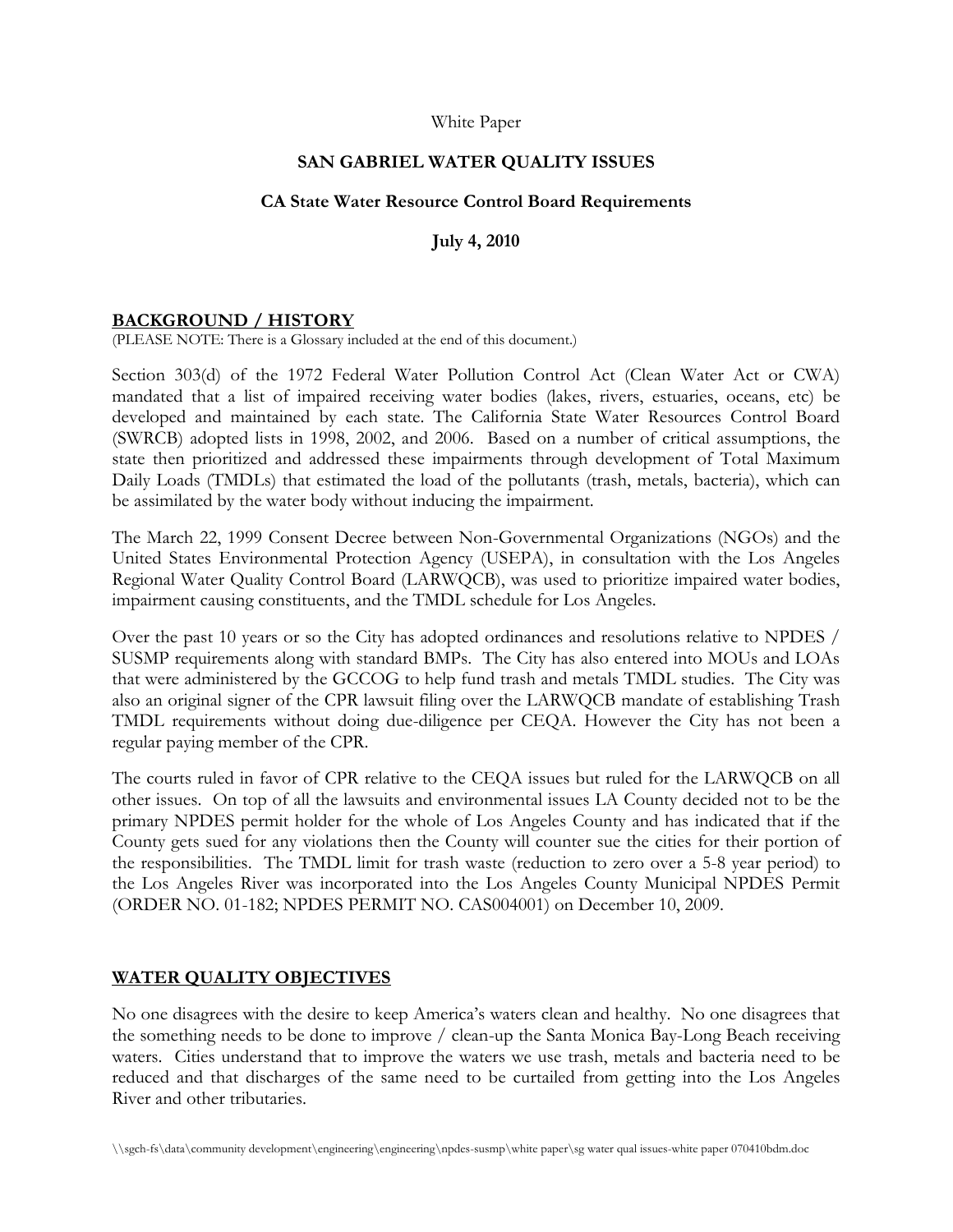The key is in knowing how much of what is getting into the system now and the most feasible and economical way to control the discharges. Most if not all affected cities believe that a Zero TMDL is not realistic or economically feasible. The CPR believes that arbitrarily established numerical limits included in the NPDES permit; and which cannot be supported or justified by studies would require the cities to expend massive amounts of money for BMPs that may or may not work without the benefit of environmental analysis are inappropriate. The CPR has had some success legally but continued legal avenues could become expensive with minimal results; scientific studies conducted by cities to refute TMDL limits would be an expensive endeavor. Political pressure would be the least expensive and may be the most likely successful process.

To date the LARWQCB, CSWRCB and County studies have not taken into account the use of detention or spreading basins which allows for percolation of water into the ground water basin (existing or proposed) as a BMP that could have a positive effect on TMDL loading. All water coming from R2RH cities flows into the Rio Hondo spreading basin before passing through the Whittier Narrows Dam. Generally, it is only during wet weather (rainy season) flows that R2RH water will be passed over the Whittier Narrows Dam spillway, thus entering the lower Rio Hondo and then into the LA River.

# **IMPACT ON CITY OF SAN GABRIEL**

There is a huge difference between Trash, Metals and Bacteria TMDLs and the BMPs that would be required to reduce the TMDL levels to zero. Trash is generally defined as leaves, wood, foam containers, cigarette butts, etc. Metals refer to copper from car brakes, lead & steel from vehicle or metal structure deterioration (rust) while Bacteria comes from organic material, such as animal and human waste, household materials, decaying plant material, etc.

**Trash TMDL** - The City of San Gabriel submitted its Trash TMDL compliance report in February 2010. City has budgeted funds to install the first phase of full capture devices (theoretically removing 100% of the material from getting to either the Alhambra or Rubio Wash. In the FY 2010-11 Budget, \$35,000 has been set aside for this phase. City will continue to clean catch basins twice a year and to segregate and weigh the material removed. This information will be used for the annual report.

San Gabriel has 115 catch basins and LACDPW/FC has 435 catch basins in San Gabriel. LACDPW/FC has indicated it will be the City's responsibility to install trash diverters on the County's facilities.

Financial impact to the City if all catch basins are required to have diverters at \$500 per location would be approximately \$275,000. This cost could be spread over a five year period.

**Metals TMDL** - The City participated in metals sampling studies along with many other public agencies. The funds for the study were collected and paid out to the consultant doing the study through an executed MOA administered by GCCOG. The Draft Implementation Plan for the LAR & Tributaries Metals TMDL was submitted to the LARWQCB by the Reach 2 participating agencies on January 11, 2010.

<sup>\\</sup>sgch-fs\data\community development\engineering\engineering\npdes-susmp\white paper\sg water qual issues-white paper 070410bdm.doc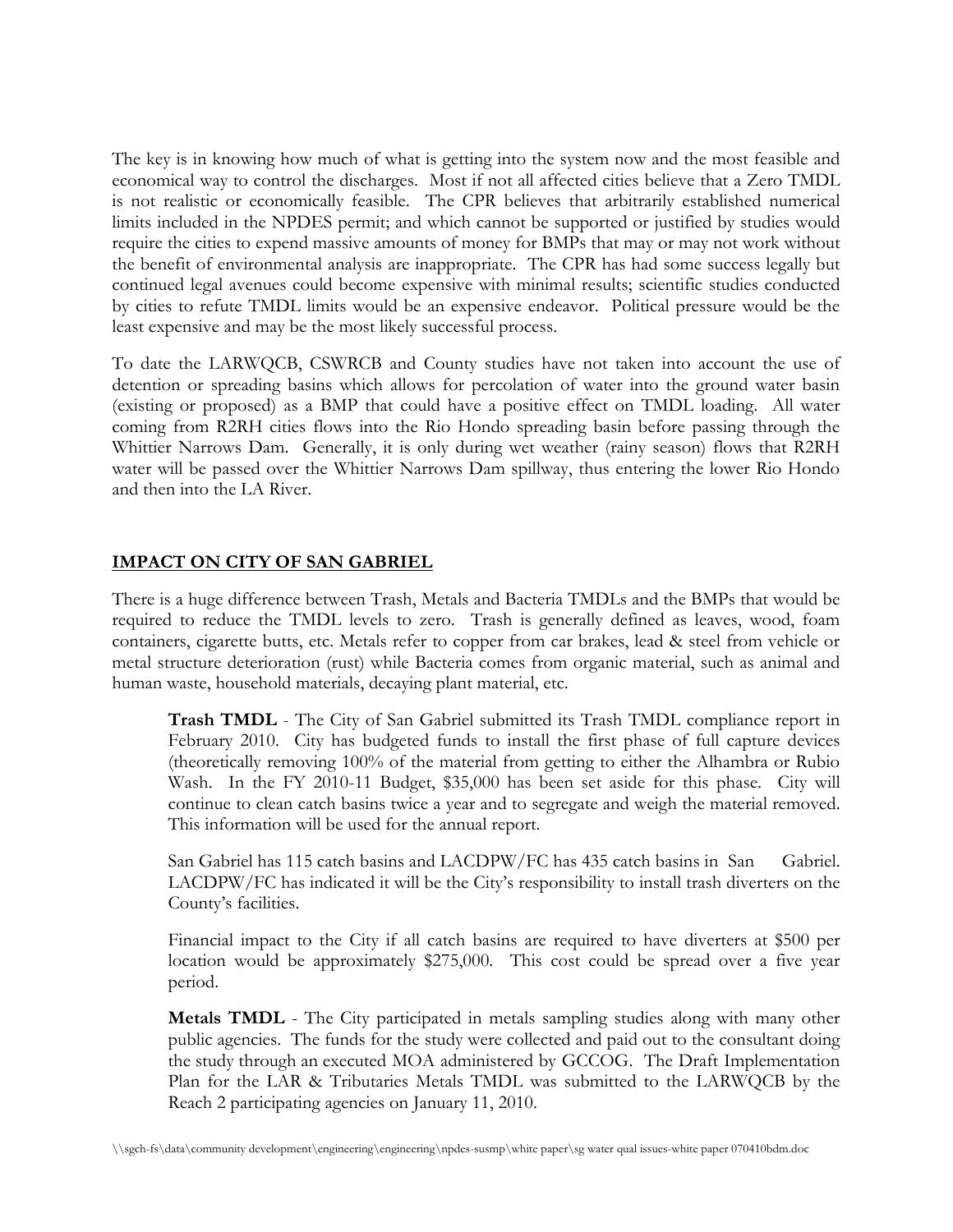The City of San Gabriel took issue with some of recommendations contained in the draft and sent a response endorsing certain items and opposing others. This letter was sent to the Board in January 2010. On June 14, 2010 the LARWQCB notified the City of nonacceptance of the City's approach of dealing with the Metals TMDL and has given the City until October 11, 2010 to revise and get Board approval of the City's implementation plan. The City's consultant, TECS, is reviewing the Board letter and is preparing draft response for the City's consideration.

Financial impact to the City for installing devices to collect metals in the same number of catch basins listed above at \$2,500 per location could exceed \$1,375,000. This amount could go higher if the City is required to participate in downstream treatment facilities.

**Bacterial TMDL** – This area is still under study and analysis. General consensus is the financial impact could equal or exceed the cost of dealing with Metal TMDL BMPs especially if treatment facilities are mandated. A rough order of magnitude for the City of San Gabriel could exceed \$2.5 million.

# **POTENTIAL ACTIONS BY CITY OF SAN GABRIEL**

Generally, staff recommends the actions listed below because a joint and combined effort with other cities and agencies appear to be the least expensive (compared to going it alone); also becoming more active at the technical and political level keeps the City of San Gabriel at the forefront and it signifies the City's concern and support for these critical TMDL issues:

- 1. Continue relationship with CPR by becoming a dues paying member (allocated in 2010/11 FY Budget) with ongoing membership subject to available funding.
- 2. Continue to support multiple agency studies by participating in additional MOUs/MOAs/LOAs as appropriate and subject to available budget.
- 3. Increase participation at technical meetings relative this issue;
- 4. Increase participation at administrative/management meetings;
- 5. Increase participation of elected officials; and
- 6. Continue on-call services with TECS.

Staff does not recommend the potential actions listed below:

- 1. Deal with the LARWQCB directly without CPR;
- 2. Conduct legal remedies directly without CPR; or
- 3. Conduct various studies on as a separate city.

## **IN CONCLUSION**

Based on discussions with outsiders, other peers and rumors, it is a general belief that legal battles with the LARWQCB will be expensive and results could be minimal. Technical battles (which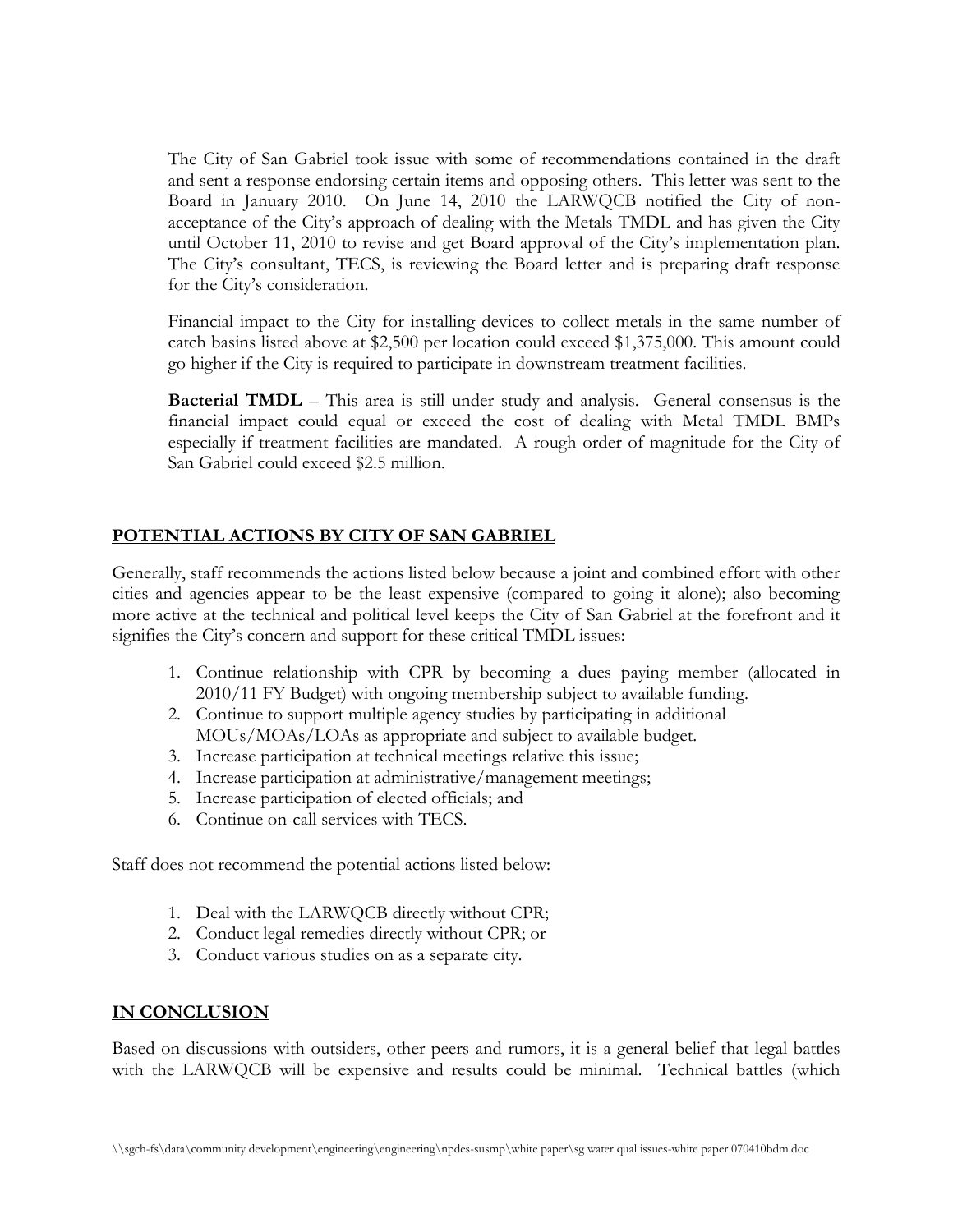require a certain volume of factual data) with the LARWQCB can be expensive and may be for naught. The best results may come from a coordinated across-the-board political push.

It is suggested that letters to the regional and state boards and state and federal governmental representatives be signed by the City Manager and/or by the mayor rather than by staff, as these carry more weight regarding this serious City issue.

\\sgch-fs\data\community development\engineering\engineering\npdes-susmp\white paper\sg water qual issues-white paper 070410bdm.doc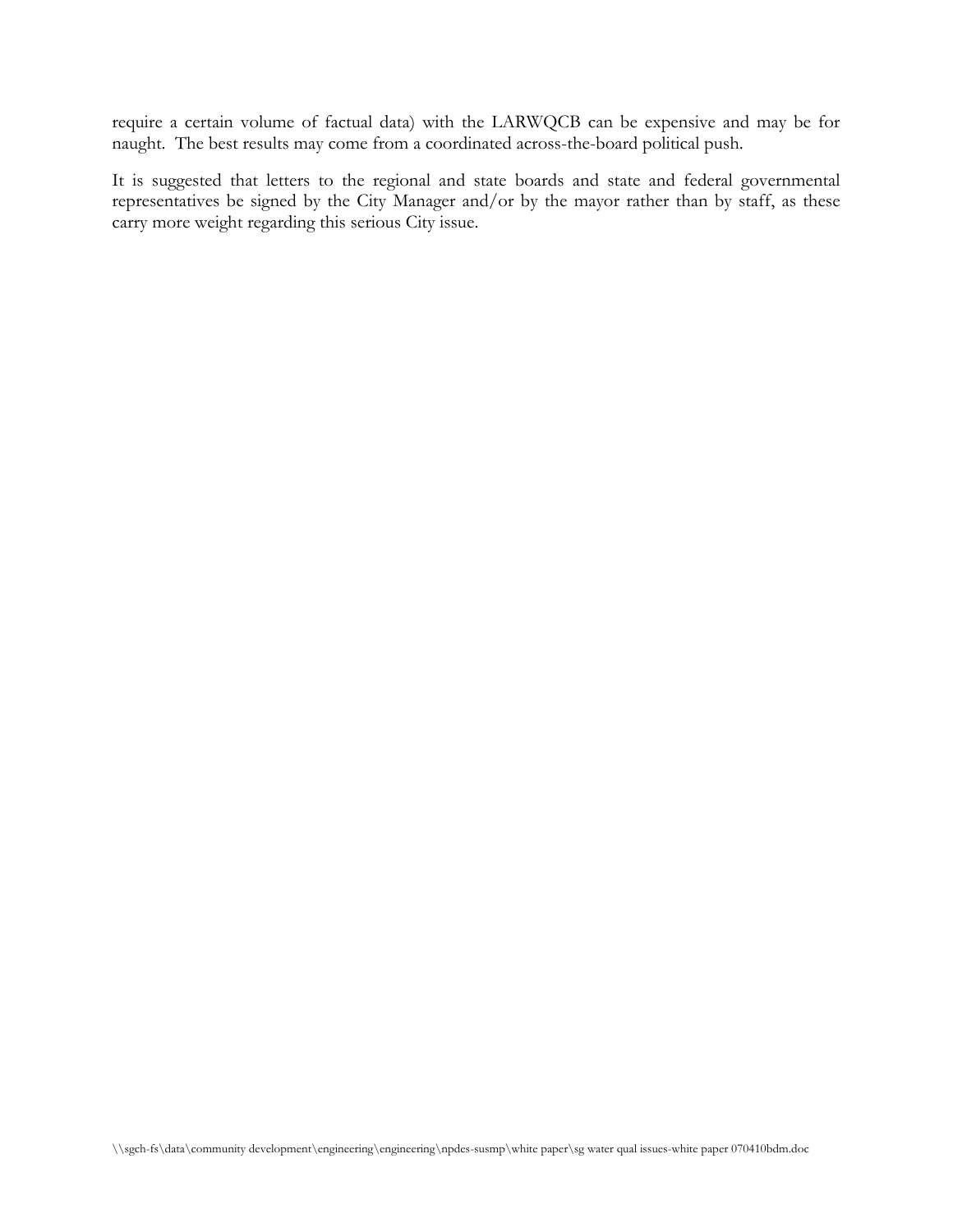### White Paper

# **SAN GABRIEL WATER QUALITY ISSUES**

# *Glossary of Terms and Acronyms*

# *As they pertain to the City of San Gabriel*

#### **DEFINITIONS:**

USEPA – United States Environmental Protection Agency

CWA – Clean Water Act of 1972

## CITY – City of San Gabriel (refers to staff, management or Council)

- CEQA California Environmental Quality Act
- CSWRCB California State Water Resource Control Board

LARWQCB – Los Angeles Regional Water Quality Control Board

- TMDL Total Maximum Daily Load
	- Trash
	- Metals
	- Bacterial

BPMs – Best Management Practices

- Street Sweeping
- Catch Basin cleaning
- Filters & Fabrics
- Inserts & Grates
- **Diverters**

CPR – Coalition for Practical Regulations: a group of approximately 22 cities that drain to the LA River-Long Beach-Santa Monica Bay area; formed to argue against unreasonable requirements, uneconomical BMP construction fixes and unrealistically and unsupported numerical TMDL limits.

NPDES – National Pollutant Discharge Elimination System

SUSMP – Standard Urban Stormwater Mitigation Plan

NRDC - Natural Resources Defense Council: acting as legal representative for Heal the Bay, Inc., and Santa Monica BayKeeper, Inc.